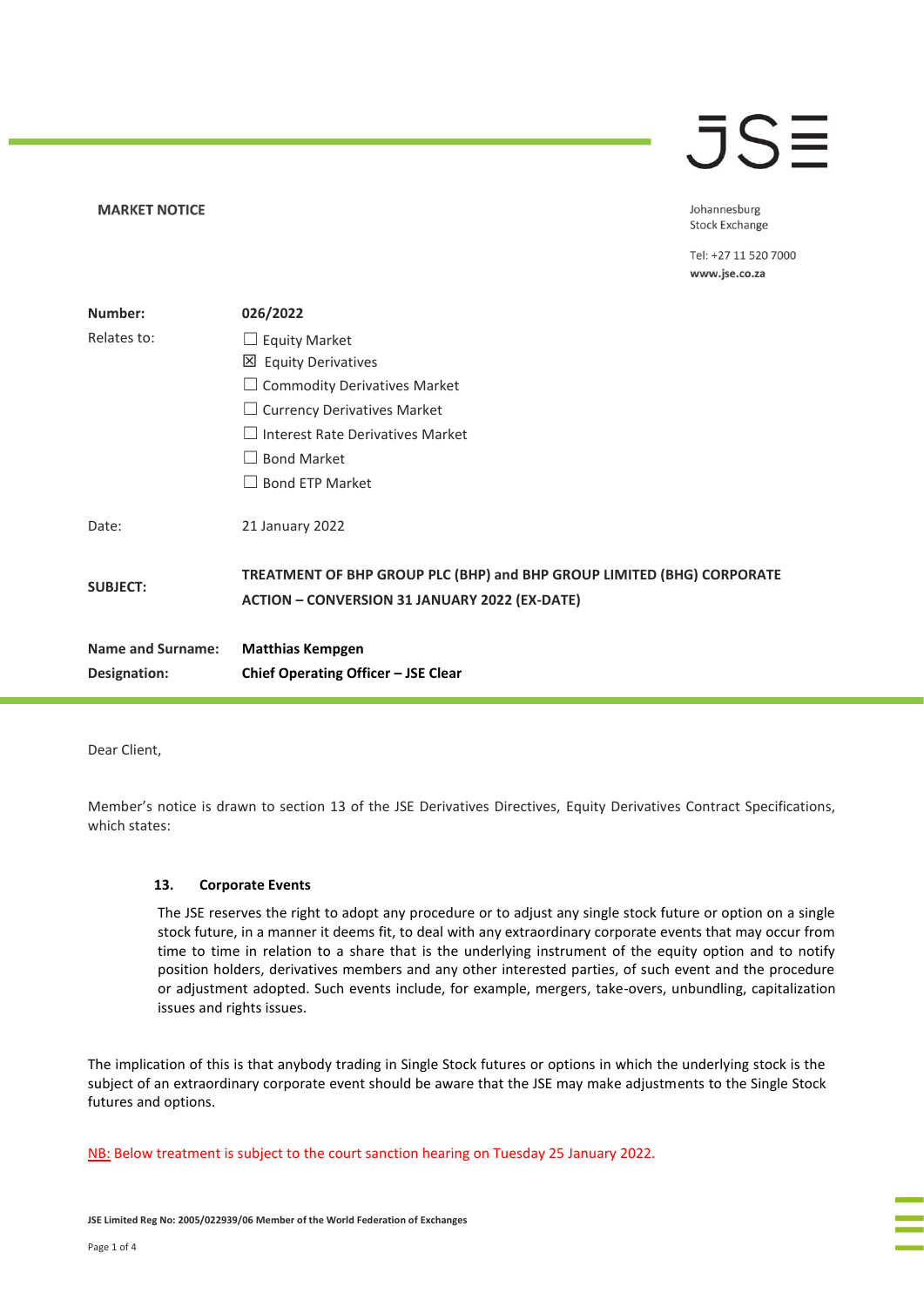#### **CONVERSION**

For every 1 BHP Group Plc (BHP), shareholders will receive 1 BHP Group Limited (BHG).

With regards to this corporate action, the following adjustments will be made on Monday, 31 January 2022 **(Exdate)**. The adjustments will be made to positions held in BHP, as at close of business on Friday, 28 January 2022 **(LDT)**.

**RATIO:**

1 (BHP) **=** 1 (BHG)

Example:

**Position on LDT:** 17MAR22 BHP PHY **Position on Ex Date:** 17MAR22 BHG PHY

**Note:** Current positions**\***Ratio (**rounded to nearest whole contract**) = the number of total contracts that will be created in BHP Group Limited (BHG).

Positions in BHP Group Plc (BHP) will be closed out at a zero value and new positions in BHP Group Limited (BHG) will be created at a zero value.

#### **Please note**:

Adjustments will be made to all contracts where BHP is the underlying.

Affected contracts:

| <b>Contract Code</b>      | <b>JSE Instrument Type</b> |
|---------------------------|----------------------------|
| 20JAN22 BHP PHY           | Single Stock               |
| 17MAR22 BHP CSH DN        | <b>Dividend Neutral</b>    |
| 17MAR22 BHP PHY DN        | Dividend Neutral           |
| 20JAN22 BHP CSH           | Single Stock               |
| 17FEB22 BHP CSH           | Single Stock               |
| 17FEB22 BHP PHY           | Single Stock               |
| 17MAR22 BHP CSH           | Single Stock               |
| 17MAR22 BHP PHY           | Single Stock               |
| 17MAR22 BHP CSH CFD SABOR | <b>CFD</b>                 |
| 17MAR22 BHP CSH CFD RODI  | CFD                        |
| 15JUN22 BHP PHY DN        | Dividend Neutral           |
| 15JUN22 BHP CSH DN        | <b>Dividend Neutral</b>    |
| 21APR22 BHP CSH           | Single Stock               |
| 21APR22 BHP PHY           | Single Stock               |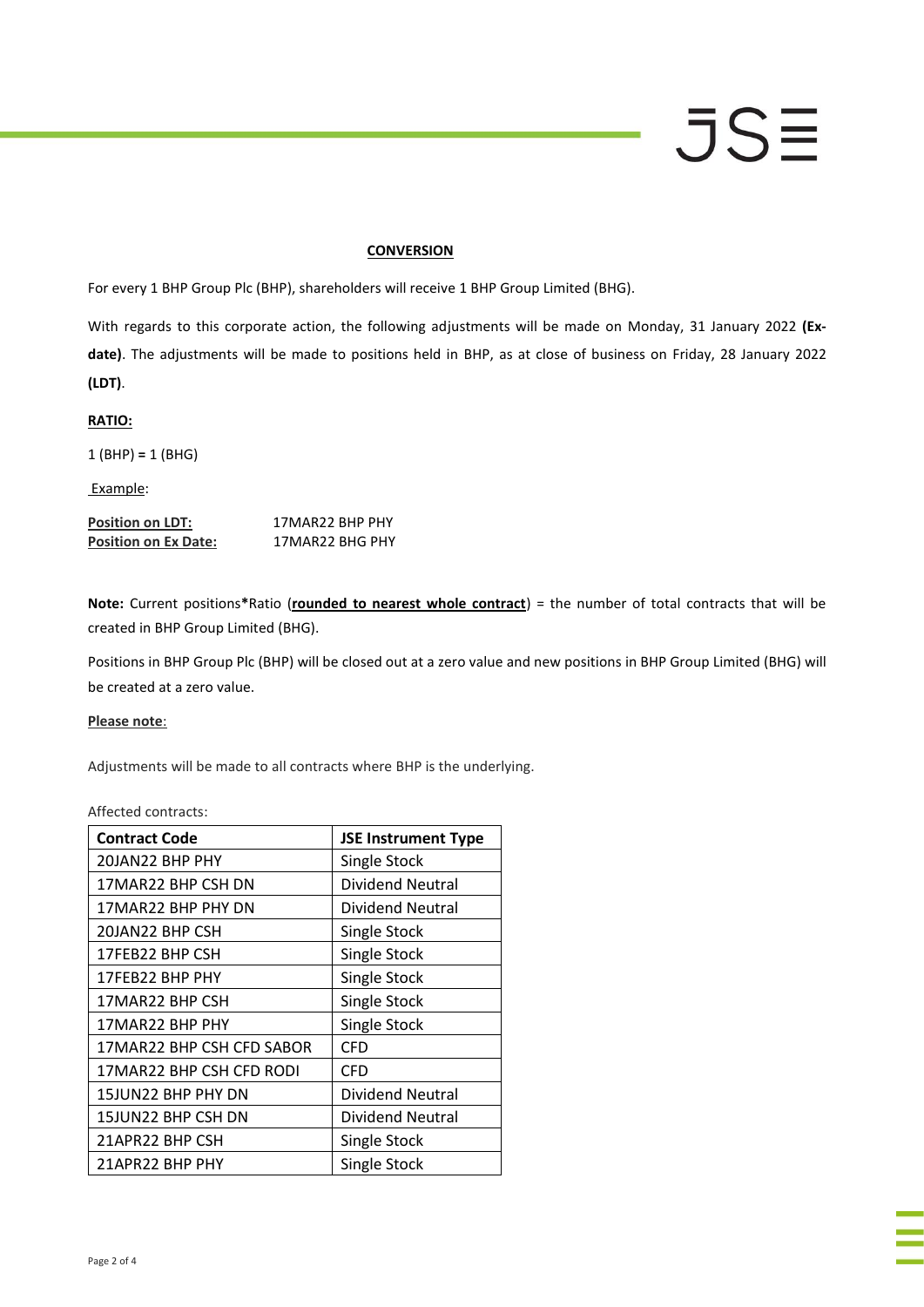$JSE$ 

J,

| 19MAY22 BHP PHY             | Single Stock            |
|-----------------------------|-------------------------|
| 19MAY22 BHP CSH             | Single Stock            |
| 15JUN22 BHP CSH             | Single Stock            |
| 15JUN22 BHP PHY             | Single Stock            |
| 15SEP22 BHP PHY DN          | <b>Dividend Neutral</b> |
| 21JUL22 BHP CSH             | Single Stock            |
| 15SEP22 BHP CSH DN          | <b>Dividend Neutral</b> |
| 21JUL22 BHP PHY             | Single Stock            |
| 18AUG22 BHP CSH             | Single Stock            |
| 18AUG22 BHP PHY             | Single Stock            |
| 15SEP22 BHP CSH             | Single Stock            |
| 15SEP22 BHP PHY             | Single Stock            |
| 17MAR22 BHP PHY 500C        | Single Stock            |
| 17MAR22 BHP PHY 400P        | Single Stock            |
| 15DEC22 BHP PHY DN          | <b>Dividend Neutral</b> |
| 20OCT22 BHP CSH             | Single Stock            |
| 15DEC22 BHP CSH DN          | <b>Dividend Neutral</b> |
| 20OCT22 BHP PHY             | Single Stock            |
| 17NOV22 BHP PHY             | Single Stock            |
| 17NOV22 BHP CSH             | Single Stock            |
| 17MAR22 BHP CSH 333.99P     | Single Stock            |
| 17MAR22 BHP CSH 371.1C      | Single Stock            |
| 17MAR22 BHP CSH 426.77C     | Single Stock            |
| 17MAR22 BHP PHY 400C        | Single Stock            |
| 15DEC22 BHP CSH             | Single Stock            |
| 15DEC22 BHP PHY             | Single Stock            |
| 19JAN23 BHP CSH             | Single Stock            |
| 19JAN23 BHP PHY             | Single Stock            |
| 16MAR23 BHP PHY DN          | <b>Dividend Neutral</b> |
| 16MAR23 BHP CSH DN          | Dividend Neutral        |
| 24JAN22 BHP PHY ANY         | Single Stock            |
| 24JAN22 BHP PHY ANY 484.77C | Single Stock            |
| 24JAN22 BHP CSH ANY         | Single Stock            |
| 24JAN22 BHP CSH ANY 484.77C | Single Stock            |
| 16FEB23 BHP CSH             | Single Stock            |
| 16FEB23 BHP PHY             | Single Stock            |
| 21APR22 BHP PHY DN          | Dividend Neutral        |
| 19MAY22 BHP PHY DN          | <b>Dividend Neutral</b> |
| 21JUL22 BHP PHY DN          | Dividend Neutral        |
| 18AUG22 BHP PHY DN          | <b>Dividend Neutral</b> |
| 20OCT22 BHP PHY DN          | Dividend Neutral        |
| 17NOV22 BHP PHY DN          | <b>Dividend Neutral</b> |